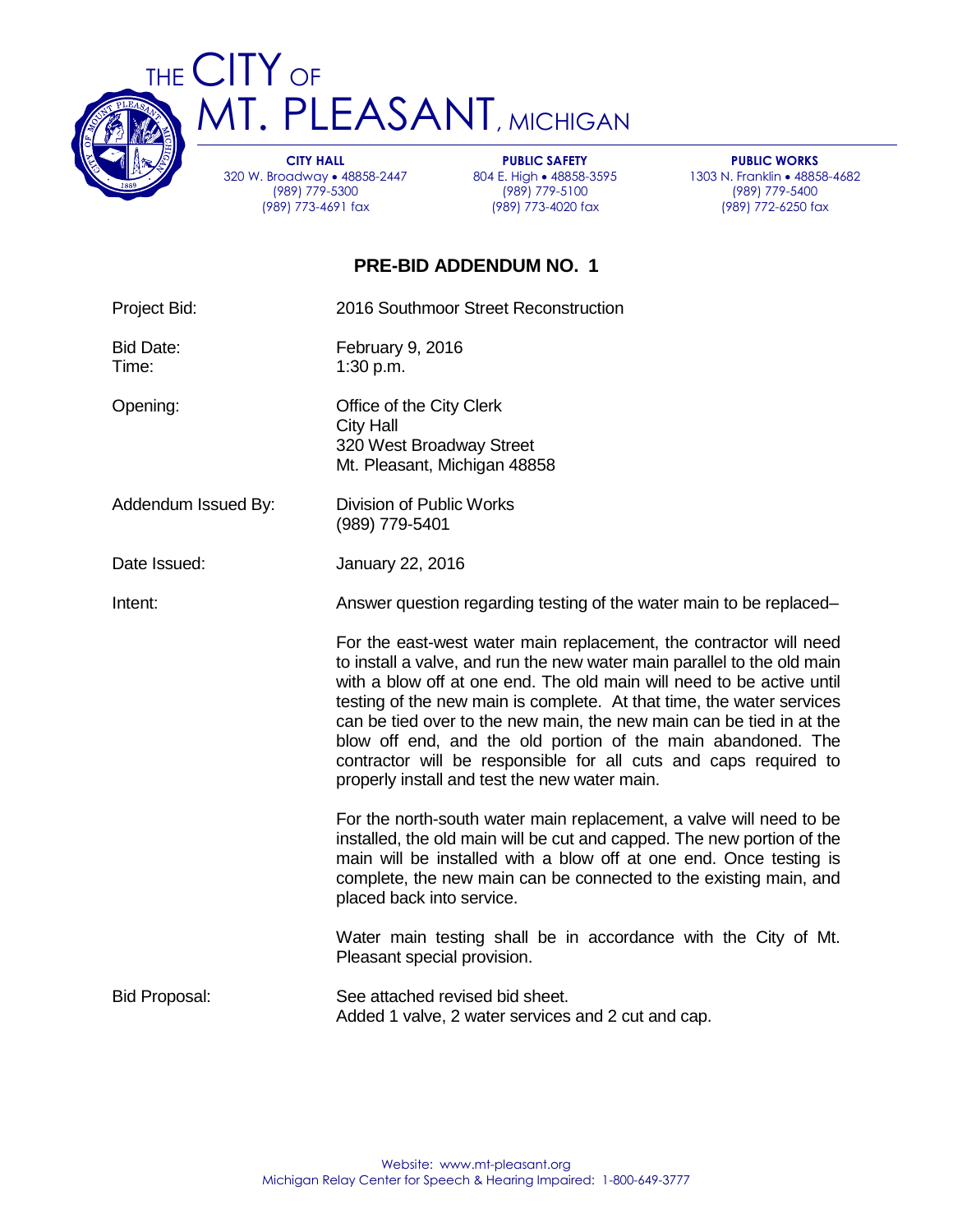The below unit prices shall include all labor, materials, overhead, profit, insurance, etc., to cover the finished work of the several kinds specified, and the Bidder agrees to perform all of the work described in the Specifications and/or shown on the Plans for the following unit prices:

## **BASE BID**

| <b>DESCRIPTION</b>                         | <b>QTY</b>     | <b>UNIT</b> | <b>UNIT PRICE</b> | <b>TOTAL COST</b>          |
|--------------------------------------------|----------------|-------------|-------------------|----------------------------|
| Preconstruction Audio/Video<br>Recording   | 1              | <b>LS</b>   | \$                | $\boldsymbol{\theta}$      |
| <b>Minor Traf Devices</b>                  | 1              | <b>LS</b>   | \$                | \$                         |
| Drainage Structure, Rem                    | 3              | EA          | \$                | \$                         |
| Curb and Gutter, Rem                       | 1,417          | <b>LFT</b>  | \$                | $\boldsymbol{\mathsf{S}}$  |
| Pavt, Rem                                  | 2,513          | <b>SYD</b>  | \$                | \$                         |
| Sidewalk, Rem                              | 52             | <b>SYD</b>  | \$                | \$                         |
| Sewer, Rem, Less Than 24 Inch              | 159            | <b>LFT</b>  | \$                | \$                         |
| Machine Grading, Modified                  | $\overline{7}$ | <b>STA</b>  | \$                | \$                         |
| Subgrade Undercutting, Type II             | 25             | <b>CYD</b>  | \$                | \$                         |
| Gas and Water Shutoff Cover Adj,<br>Case 1 | $\overline{2}$ | EA          | \$                | \$                         |
| Erosion Control, Filter Bag                | 3              | EA          | \$                | \$                         |
| Dr Structure Cover, Adj, Case 1            | 1              | EA          | \$                | $\boldsymbol{\mathsf{S}}$  |
| Dr Structure Cover, SAN, Modified          | $\overline{2}$ | EA          | \$                | $\boldsymbol{\theta}$      |
| Dr Structure, 48 inch dia                  | $\overline{2}$ | EA          | \$                | \$                         |
| Dr Structure Cover, STM, Modified          | $\overline{2}$ | EA          | \$                | \$                         |
| Sewer, CI A, 6 inch, Tr Det B              | 600            | <b>LFT</b>  | \$                | \$                         |
| Sewer, CI A, 8 inch, Tr Det B              | 32             | <b>LFT</b>  | \$                | $\boldsymbol{\mathsf{S}}$  |
| <b>HMA, 13A</b>                            | 150            | <b>TON</b>  | \$                | \$                         |
| <b>HMA, 36A</b>                            | 210            | <b>TON</b>  | \$                | \$                         |
| <b>HMA Approach</b>                        | 12             | <b>TON</b>  | \$                | \$                         |
| Approach, CI I, 6 inch                     | 85             | <b>SYD</b>  | \$                | $\boldsymbol{\mathsf{\$}}$ |
| Sidewalk Ramp, Conc, 6 inch                | 212            | <b>SFT</b>  | \$                | $\boldsymbol{\theta}$      |
| Sidewalk, Conc, 4 inch                     | 225            | <b>SFT</b>  | \$                | \$                         |
| Sidewalk, Conc, 6 inch                     | 378            | <b>SFT</b>  | \$                | \$                         |
| Detectable Warning Surface,<br>Modified    | 24             | FT          | \$                | \$                         |
| Subbase, CIP, Min. \$5.00                  | 924            | <b>CYD</b>  | \$                | \$                         |